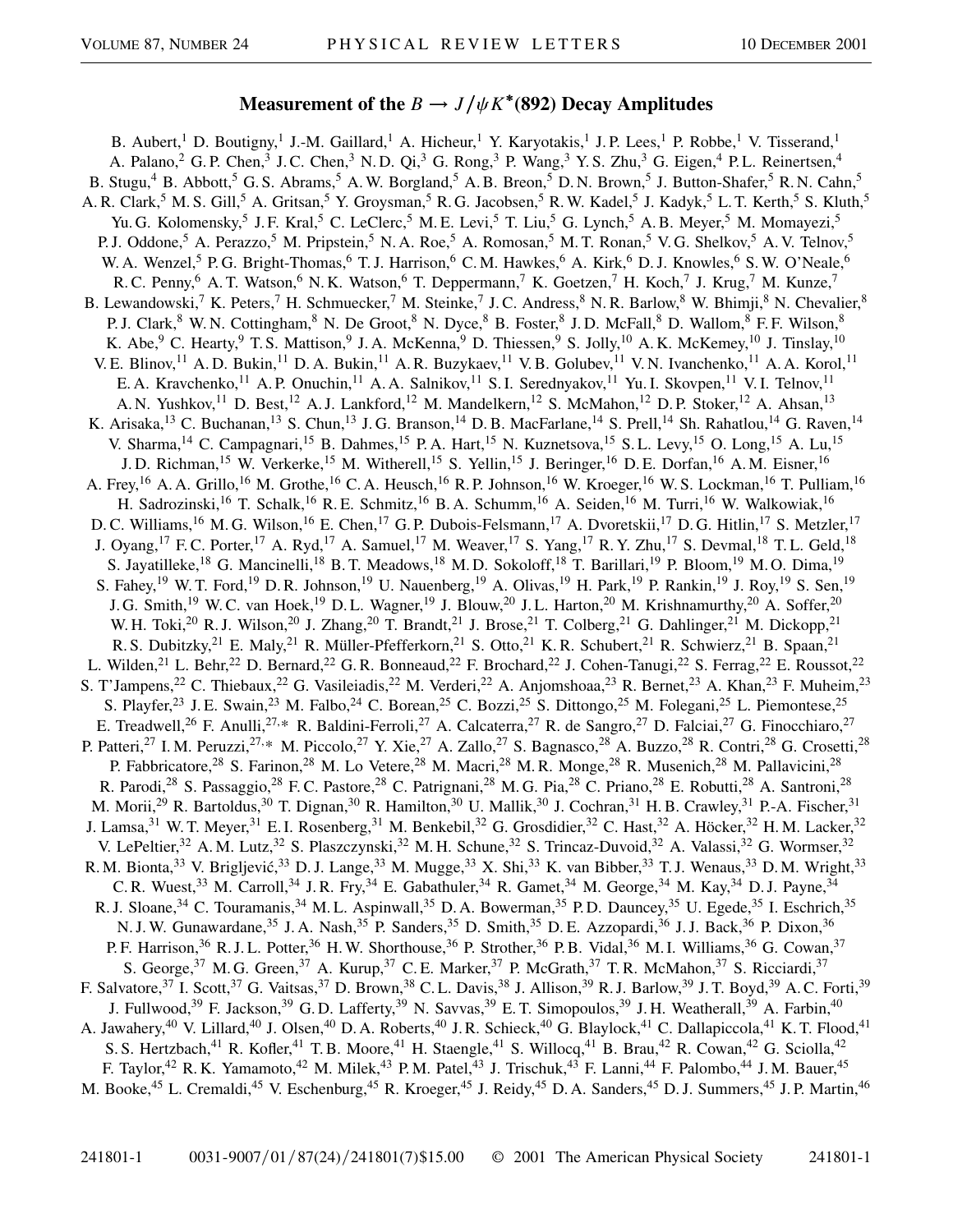J. Y. Nief,<sup>46</sup> R. Seitz,<sup>46</sup> P. Taras,<sup>46</sup> V. Zacek,<sup>46</sup> H. Nicholson,<sup>47</sup> C. S. Sutton,<sup>47</sup> C. Cartaro,<sup>48</sup> N. Cavallo,<sup>48,†</sup> G. De Nardo,<sup>48</sup> F. Fabozzi,<sup>48</sup> C. Gatto,<sup>48</sup> L. Lista,<sup>48</sup> P. Paolucci,<sup>48</sup> D. Piccolo,<sup>48</sup> C. Sciacca,<sup>48</sup> J.M. LoSecco,<sup>49</sup> J. R. G. Alsmiller,<sup>50</sup> T. A. Gabriel,<sup>50</sup> T. Handler,<sup>50</sup> J. Brau,<sup>51</sup> R. Frey,<sup>51</sup> M. Iwasaki,<sup>51</sup> N. B. Sinev,<sup>51</sup> D. Strom,<sup>51</sup> F. Colecchia,<sup>52</sup> F. Dal Corso,<sup>52</sup> A. Dorigo,<sup>52</sup> F. Galeazzi,<sup>52</sup> M. Margoni,<sup>52</sup> G. Michelon,<sup>52</sup> M. Morandin,<sup>52</sup> M. Posocco,<sup>52</sup> M. Rotondo,<sup>52</sup> F. Simonetto,<sup>52</sup> R. Stroili,<sup>52</sup> E. Torassa,<sup>52</sup> C. Voci,<sup>52</sup> M. Benayoun,<sup>53</sup> H. Briand,<sup>53</sup> J. Chauveau,<sup>53</sup> P. David,<sup>53</sup> C. De la Vaissière,<sup>53</sup> L. Del Buono,<sup>53</sup> O. Hamon,<sup>53</sup> F. Le Diberder,<sup>53</sup> Ph. Leruste,<sup>53</sup> J. Lory,<sup>53</sup> L. Roos,<sup>53</sup> J. Stark,<sup>53</sup> S. Versillé,<sup>53</sup> P.F. Manfredi,<sup>54</sup> V. Re,<sup>54</sup> V. Speziali,<sup>54</sup> E.D. Frank,<sup>55</sup> L. Gladney,<sup>55</sup> Q.H. Guo,<sup>55</sup> J.H. Panetta,<sup>55</sup> C. Angelini,<sup>56</sup> G. Batignani,<sup>56</sup> S. Bettarini,<sup>56</sup> M. Bondioli,<sup>56</sup> M. Carpinelli,<sup>56</sup> F. Forti,<sup>56</sup> M. A. Giorgi,<sup>56</sup> A. Lusiani,<sup>56</sup> F. Martinez-Vidal,<sup>56</sup> M. Morganti,<sup>56</sup> N. Neri,<sup>56</sup> E. Paoloni,<sup>56</sup> M. Rama,<sup>56</sup> G. Rizzo,<sup>56</sup> F. Sandrelli,<sup>56</sup> G. Simi,<sup>56</sup> G. Triggiani,<sup>56</sup> J. Walsh,<sup>56</sup> M. Haire,<sup>57</sup> D. Judd,<sup>57</sup> K. Paick,<sup>57</sup> L. Turnbull,<sup>57</sup> D. E. Wagoner,<sup>57</sup> J. Albert,<sup>58</sup> C. Bula,<sup>58</sup> P. Elmer,<sup>58</sup> C. Lu,<sup>58</sup> K. T. McDonald,<sup>58</sup> V. Miftakov,<sup>58</sup> S. F. Schaffner,<sup>58</sup> A. J. S. Smith,<sup>58</sup> A. Tumanov,<sup>58</sup> E. W. Varnes,<sup>58</sup> G. Cavoto,<sup>59</sup> D. del Re,<sup>59</sup> R. Faccini,<sup>14,59</sup> F. Ferrarotto,<sup>59</sup> F. Ferroni,<sup>59</sup> K. Fratini,<sup>59</sup> E. Lamanna,<sup>59</sup> E. Leonardi,<sup>59</sup> M. A. Mazzoni,<sup>59</sup> S. Morganti,<sup>59</sup> G. Piredda,<sup>59</sup> F. Safai Tehrani,<sup>59</sup> M. Serra,<sup>59</sup> C. Voena,<sup>59</sup> S. Christ,<sup>60</sup> R. Waldi,<sup>60</sup> T. Adye,<sup>61</sup> B. Franek,<sup>61</sup> N. I. Geddes,<sup>61</sup> G. P. Gopal,<sup>61</sup> S. M. Xella,<sup>61</sup> R. Aleksan,<sup>62</sup> G. De Domenico,<sup>62</sup> S. Emery,<sup>62</sup> A. Gaidot,<sup>62</sup> S. F. Ganzhur,<sup>62</sup> P.-F. Giraud,<sup>62</sup> G. Hamel de Monchenault,<sup>62</sup> W. Kozanecki,<sup>62</sup> M. Langer,<sup>62</sup> G. W. London,<sup>62</sup> B. Mayer,<sup>62</sup> B. Serfass,<sup>62</sup> G. Vasseur,<sup>62</sup> C. Yeche,<sup>62</sup> M. Zito,<sup>62</sup> N. Copty,<sup>63</sup> M. V. Purohit,<sup>63</sup> H. Singh,<sup>63</sup> F. X. Yumiceva,<sup>63</sup> I. Adam, <sup>64</sup> P. L. Anthony, <sup>64</sup> D. Aston, <sup>64</sup> K. Baird, <sup>64</sup> E. Bloom, <sup>64</sup> A. M. Boyarski, <sup>64</sup> F. Bulos, <sup>64</sup> G. Calderini, <sup>64</sup> R. Claus, <sup>64</sup> M. R. Convery, <sup>64</sup> D. P. Coupal, <sup>64</sup> D. H. Coward, <sup>64</sup> J. Dorfan, <sup>64</sup> M. Doser, <sup>64</sup> W. Dunwoodie, <sup>64</sup> R. C. Field, <sup>64</sup> T. Glanzman, <sup>64</sup> G. L. Godfrey,<sup>64</sup> S. J. Gowdy,<sup>64</sup> P. Grosso,<sup>64</sup> T. Himel,<sup>64</sup> M. E. Huffer,<sup>64</sup> W. R. Innes,<sup>64</sup> C. P. Jessop,<sup>64</sup> M. H. Kelsey,<sup>64</sup> P. Kim,<sup>64</sup> M. L. Kocian,<sup>64</sup> U. Langenegger,<sup>64</sup> D. W. G. S. Leith,<sup>64</sup> S. Luitz,<sup>64</sup> V. Luth,<sup>64</sup> H. L. Lynch,<sup>64</sup> H. Marsiske,<sup>64</sup> S. Menke,<sup>64</sup> R. Messner,<sup>64</sup> K.C. Moffeit,<sup>64</sup> R. Mount,<sup>64</sup> D. R. Muller,<sup>64</sup> C. P. O'Grady,<sup>64</sup> M. Perl,<sup>64</sup> S. Petrak,<sup>64</sup> H. Quinn,<sup>64</sup> B. N. Ratcliff,<sup>64</sup> S. H. Robertson,<sup>64</sup> L. S. Rochester,<sup>64</sup> A. Roodman,<sup>64</sup> T. Schietinger,<sup>64</sup> R. H. Schindler,<sup>64</sup> J. Schwiening,<sup>64</sup> V. V. Serbo,<sup>64</sup> A. Snyder,<sup>64</sup> A. Soha,<sup>64</sup> S. M. Spanier,<sup>64</sup> J. Stelzer,<sup>64</sup> D. Su,<sup>64</sup> M. K. Sullivan,<sup>64</sup> H. A. Tanaka, <sup>64</sup> J. Va'vra, <sup>64</sup> S. R. Wagner, <sup>64</sup> A. J. R. Weinstein, <sup>64</sup> W. J. Wisniewski, <sup>64</sup> D. H. Wright, <sup>64</sup> C. C. Young, <sup>64</sup> P. R. Burchat,<sup>65</sup> C. H. Cheng,<sup>65</sup> D. Kirkby,<sup>65</sup> T. I. Meyer,<sup>65</sup> C. Roat,<sup>65</sup> R. Henderson,<sup>66</sup> W. Bugg,<sup>67</sup> H. Cohn,<sup>67</sup> A. W. Weidemann,<sup>67</sup> J. M. Izen,<sup>68</sup> I. Kitayama,<sup>68</sup> X. C. Lou,<sup>68</sup> M. Turcotte,<sup>68</sup> F. Bianchi,<sup>69</sup> M. Bona,<sup>69</sup> B. Di Girolamo,<sup>69</sup> D. Gamba,<sup>69</sup> A. Smol,<sup>69</sup> D. Zanin,<sup>69</sup> L. Lanceri,<sup>70</sup> A. Pompili,<sup>70</sup> G. Vuagnin,<sup>70</sup> R. S. Panvini,<sup>71</sup> C. M. Brown,<sup>72</sup> A. De Silva,<sup>72</sup> R. Kowalewski,<sup>72</sup> J. M. Roney,<sup>72</sup> H. R. Band,<sup>73</sup> E. Charles,<sup>73</sup> S. Dasu,<sup>73</sup> F. Di Lodovico,<sup>73</sup> A. M. Eichenbaum,<sup>73</sup> H. Hu,<sup>73</sup> J. R. Johnson,<sup>73</sup> R. Liu,<sup>73</sup> J. Nielsen,<sup>73</sup> Y. Pan,<sup>73</sup> R. Prepost,<sup>73</sup> I. J. Scott,<sup>73</sup> S. J. Sekula,<sup>73</sup> J. H. von Wimmersperg-Toeller,<sup>73</sup> S. L. Wu,<sup>73</sup> Z. Yu,<sup>73</sup> H. Zobernig,<sup>73</sup> T. M. B. Kordich,<sup>74</sup> and H. Neal<sup>74</sup>

(The BABAR Collaboration)

<sup>1</sup>*Laboratoire de Physique des Particules, F-74941 Annecy-le-Vieux, France*

<sup>2</sup>*Università di Bari, Dipartimento di Fisica and INFN, I-70126 Bari, Italy*

<sup>3</sup>*Institute of High Energy Physics, Beijing 100039, China*

<sup>4</sup>*University of Bergen, Institute of Physics, N-5007 Bergen, Norway*

<sup>5</sup>*Lawrence Berkeley National Laboratory and University of California, Berkeley, California 94720*

<sup>6</sup>*University of Birmingham, Birmingham, B15 2TT , United Kingdom*

<sup>7</sup>*Ruhr Universität Bochum, Institut für Experimentalphysik 1, D-44780 Bochum, Germany*

<sup>8</sup>*University of Bristol, Bristol BS8 1TL, United Kingdom*

<sup>9</sup>*University of British Columbia, Vancouver, British Columbia, Canada V6T 1Z1*

<sup>10</sup>*Brunel University, Uxbridge, Middlesex UB8 3PH, United Kingdom*

<sup>11</sup>*Budker Institute of Nuclear Physics, Novosibirsk 630090, Russia*

<sup>12</sup>*University of California at Irvine, Irvine, California 92697*

<sup>13</sup>*University of California at Los Angeles, Los Angeles, California 90024*

<sup>14</sup>*University of California at San Diego, La Jolla, California 92093*

<sup>15</sup>*University of California at Santa Barbara, Santa Barbara, California 93106*

<sup>16</sup>*University of California at Santa Cruz, Institute for Particle Physics, Santa Cruz, California 95064*

<sup>17</sup>*California Institute of Technology, Pasadena, California 91125*

<sup>18</sup>*University of Cincinnati, Cincinnati, Ohio 45221*

<sup>19</sup>*University of Colorado, Boulder, Colorado 80309*

<sup>20</sup>*Colorado State University, Fort Collins, Colorado 80523*

<sup>21</sup>*Technische Universität Dresden, Institut für Kern und Teilchenphysik, D-01062 Dresden, Germany*

<sup>22</sup>*Ecole Polytechnique, F-91128 Palaiseau, France*

<sup>23</sup>*University of Edinburgh, Edinburgh EH9 3JZ, United Kingdom*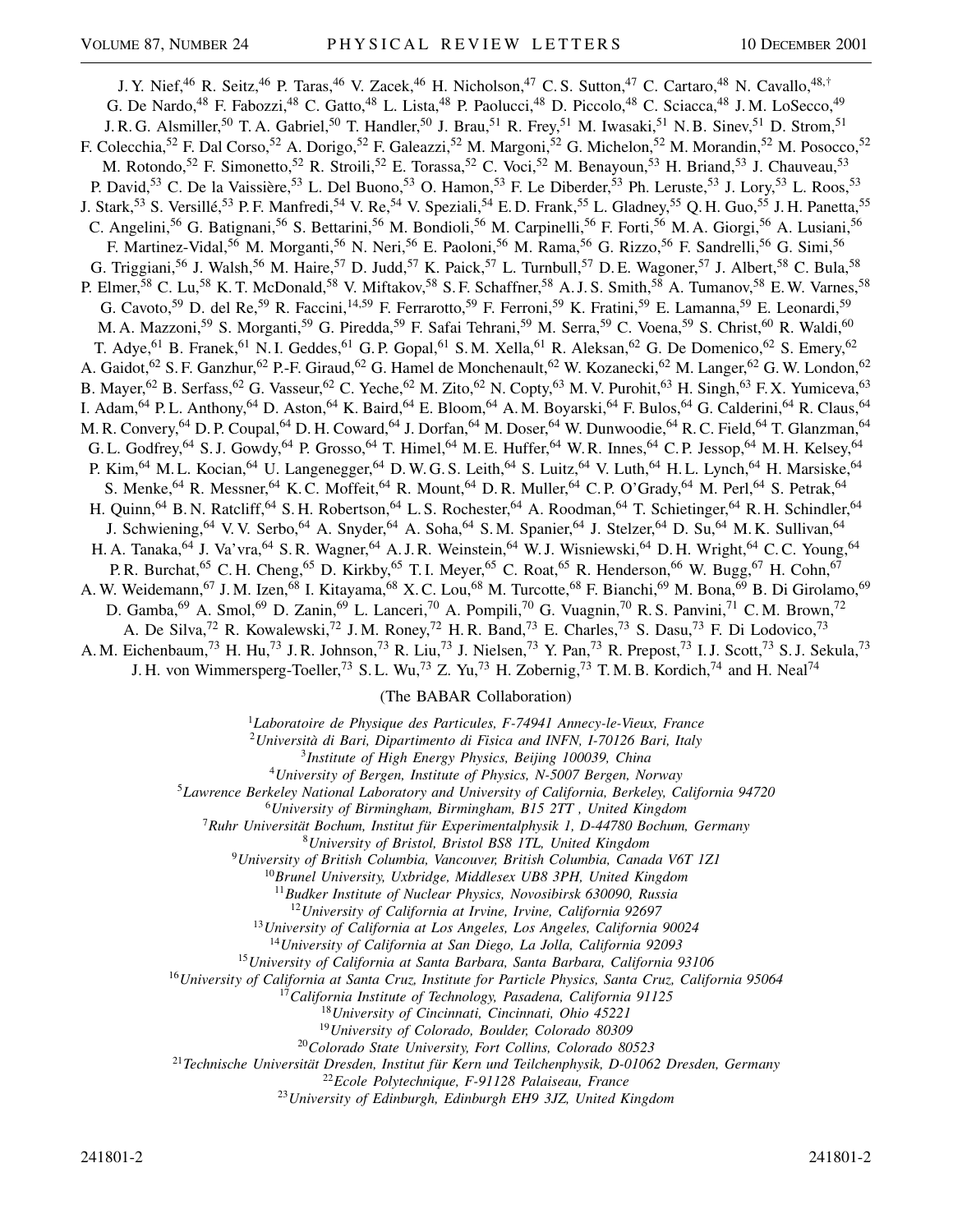*Elon College, Elon College, North Carolina 27244-2010*

*Università di Ferrara, Dipartimento di Fisica and INFN, I-44100 Ferrara, Italy*

*Florida A&M University, Tallahassee, Florida 32307*

*Laboratori Nazionali di Frascati dell'INFN, I-00044 Frascati, Italy*

*Università di Genova, Dipartimento di Fisica and INFN, I-16146 Genova, Italy*

*Harvard University, Cambridge, Massachusetts 02138*

*University of Iowa, Iowa City, Iowa 52242*

*Iowa State University, Ames, Iowa 50011-3160*

*Laboratoire de l'Accélérateur Linéaire, F-91898 Orsay, France*

*Lawrence Livermore National Laboratory, Livermore, California 94550*

*University of Liverpool, Liverpool L69 3BX, United Kingdom*

*University of London, Imperial College, London, SW7 2BW, United Kingdom*

*Queen Mary, University of London, E1 4NS London, United Kingdom*

*University of London, Royal Holloway and Bedford New College, Egham, Surrey TW20 0EX, United Kingdom*

*University of Louisville, Louisville, Kentucky 40292*

*University of Manchester, Manchester M13 9PL, United Kingdom*

*University of Maryland, College Park, Maryland 20742*

*University of Massachusetts, Amherst, Massachusetts 01003*

*Massachusetts Institute of Technology, Lab for Nuclear Science, Cambridge, Massachusetts 02139*

*McGill University, Montréal, Canada QC H3A 2T8*

*Università di Milano, Dipartimento di Fisica and INFN, I-20133 Milano, Italy*

*University of Mississippi, University, Mississippi 38677*

*Université de Montréal, Laboratoire René J. A. Levesque, Montréal, Canada QC H3C 3J7*

*Mount Holyoke College, South Hadley, Massachusetts 01075*

*Università di Napoli Federico II, Dipartimento di Scienze Fisiche and INFN, I-80126 Napoli, Italy*

*University of Notre Dame, Notre Dame, Indiana 46556*

*Oak Ridge National Laboratory, Oak Ridge, Tennessee 37831*

*University of Oregon, Eugene, Oregon 97403*

*Università di Padova, Dipartimento di Fisica and INFN, I-35131 Padova, Italy*

*Universités Paris VI et VII, LPNHE, F-75252 Paris, France*

*Università di Pavia, Dipartimento di Elettronica and INFN, I-27100 Pavia, Italy*

*University of Pennsylvania, Philadelphia, Pennsylvania 19104*

*Università di Pisa, Scuola Normale Superiore and INFN, I-56010 Pisa, Italy*

*Prairie View A&M University, Prairie View, Texas 77446*

*Princeton University, Princeton, New Jersey 08544*

*Università di Roma La Sapienza, Dipartimento di Fisica and INFN, I-00185 Roma, Italy*

*Universität Rostock, D-18051 Rostock, Germany*

*Rutherford Appleton Laboratory, Chilton, Didcot, Oxon, OX11 0QX United Kingdom*

*DAPNIA, Commissariat à l'Energie Atomique/Saclay, F-91191 Gif-sur-Yvette, France*

*University of South Carolina, Columbia, South Carolina 29208*

*Stanford Linear Accelerator Center, Stanford, California 94309*

*Stanford University, Stanford, California 94305-4060*

*TRIUMF, Vancouver, British Columbia, Canada V6T 2A3*

*University of Tennessee, Knoxville, Tennessee 37996*

*University of Texas at Dallas, Richardson, Texas 75083*

*Università di Torino, Dipartimento di Fisica Sperimentale and INFN, I-10125 Torino, Italy*

*Università di Trieste, Dipartimento di Fisica and INFN, I-34127 Trieste, Italy*

*Vanderbilt University, Nashville, Tennessee 37235*

*University of Victoria, Victoria, British Columbia, Canada V8W 3P6*

*University of Wisconsin, Madison, Wisconsin 53706*

*Yale University, New Haven, Connecticut 06511*

(Received 20 July 2001; published 20 November 2001)

We present a measurement of the decay amplitudes in  $B \to J/\psi K^*(892)$  channels using 20.7 fb<sup>-1</sup> of data collected at the Y-4*S* resonance with the *BABAR* detector at PEP-II. We measure a *P*-wave fraction  $R_{\perp} = (16.0 \pm 3.2 \pm 1.4)\%$  and a longitudinal polarization fraction  $(59.7 \pm 2.8 \pm 2.4)\%$ . The measurement of a relative phase that is neither 0 nor  $\pi$ ,  $\phi_{\parallel} = 2.50 \pm 0.20 \pm 0.08$  radians, favors a departure from the factorization hypothesis. Although the decay  $B \to J/\psi K \pi$  proceeds mainly via  $K^*(892)$ , there is also evidence for  $K_2^*(1430)$  and  $K\pi$  *S*-wave contributions.

DOI: 10.1103/PhysRevLett.87.241801 PACS numbers: 13.25.Hw, 11.30.Er, 12.15.Hh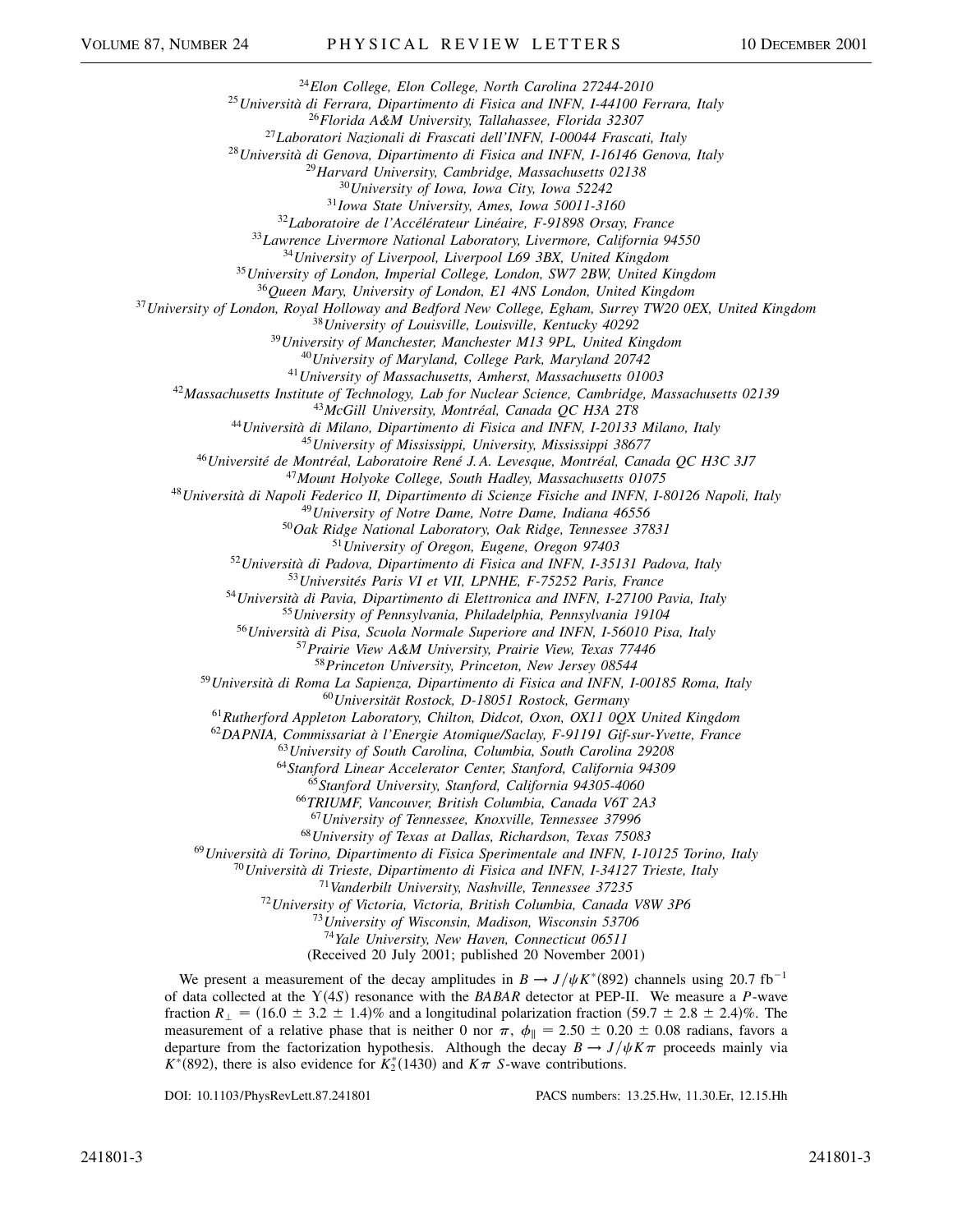The decay  $B^0 \to J/\psi K^{*0}$  with  $K^{*0} \to K_s^0 \pi^0$  allows a measurement of the  $\overline{CP}$  violation parameter sin2 $\beta$  that is theoretically as clean as for  $B^0 \rightarrow J/\psi K_s^0$  [1]. However, due to the presence of even  $(L = 0, 2)$  and odd  $(L = 1)$ orbital angular momenta in the  $J/\psi K^*$  system, there can be *CP*-even and *CP*-odd contributions to the decay rate. If the information contained in the decay angles is ignored, the measured time-dependent *CP* asymmetry is reduced by the dilution factor  $D_{\perp} = 1 - 2R_{\perp}$ , where  $R_{\perp}$  is the fraction of the *P*-wave. If the angular information is used, the *CP* components can be separated [2].

The angular analysis also provides a test of the factorization hypothesis, the validity of which is in question for color-suppressed modes [3,4]. In this scheme, the weak decay is described by a product of  $J/\psi$  and  $B \to K^*$  hadronic currents, and final state interactions are neglected. If factorization holds, the decay amplitudes should have relative phase 0 or  $\pi$ .

The decay  $B \to J/\psi K^*(892)$  is described by three amplitudes. In the transversity basis [2,5] used by CLEO [6] and CDF [7], the amplitudes  $A_{\parallel}$ ,  $A_0$ , and  $A_{\perp}$  have *CP* eigenvalues  $+1$ ,  $+1$ , and  $-1$ , respectively. *A*<sub>0</sub> corresponds to longitudinal polarization, and  $A_{\parallel}$  and  $A_{\perp}$ , respectively, to parallel and perpendicular transverse polarizations of the vector mesons;  $R_{\perp}$  is defined as  $|A_{\perp}|^2$ . For a  $\Delta I = 0$ transition, all  $K^* \to K \pi$  channels involve the same amplitudes, and so the data for different decay modes can be combined.

The transversity frame is defined in the  $J/\psi$  rest frame. The  $K^*$  direction defines the negative *x* axis. The  $K\pi$ decay plane defines the  $(x, y)$  plane, with *y* such that  $p_y(K) > 0$ . The *z* axis is the normal to this plane, and the coordinate system is right handed. The transversity angles  $\theta_{tr}$  and  $\phi_{tr}$  are defined as the polar and azimuthal angles of the positive lepton from the *J*/ $\psi$  decay;  $\theta_{K^*}$  is the  $K^*$ helicity angle defined as the angle between the *K* direction and the direction opposite the  $J/\psi$  in the  $K^*$  rest frame. The normalized angular distribution  $g(\cos\theta_{tr}, \cos\theta_{K^*}, \phi_{tr})$ is

$$
g = \frac{1}{\Gamma} \frac{d^3 \Gamma}{d \cos \theta_{\text{tr}} d \cos \theta_{K^*} d\phi_{\text{tr}}}
$$
  
=  $f_1 |A_0|^2 + f_2 |A_{\parallel}|^2 + f_3 |A_{\perp}|^2$   
+  $f_4 \text{Im}(A_{\parallel}^* A_{\perp}) + f_5 \text{Re}(A_0^* A_{\parallel}) + f_6 \text{Im}(A_0^* A_{\perp}),$  (1)

with

$$
f_1 = (9/32\pi) \times 2 \cos^2 \theta_{K^*} (1 - \sin^2 \theta_{tr} \cos^2 \phi_{tr}),
$$
  
\n
$$
f_2 = (9/32\pi) \times \sin^2 \theta_{K^*} (1 - \sin^2 \theta_{tr} \sin^2 \phi_{tr}),
$$
  
\n
$$
f_3 = (9/32\pi) \times \sin^2 \theta_{K^*} \sin^2 \theta_{tr},
$$
  
\n
$$
f_4 = (9/32\pi) \times \sin^2 \theta_{K^*} \sin 2\theta_{tr} \sin \phi_{tr} \cdot \zeta,
$$
  
\n
$$
f_5 = -(9/32\pi) \times (1/\sqrt{2}) \sin 2\theta_{K^*} \sin^2 \theta_{tr} \sin 2\phi_{tr},
$$
  
\n
$$
f_6 = (9/32\pi) \times (1/\sqrt{2}) \sin 2\theta_{K^*} \sin 2\theta_{tr} \cos \phi_{tr} \cdot \zeta.
$$
  
\n(2)

When the final state is not a *CP* eigenstate,  $\zeta$  is +1 for  $B^+$  and  $B^0$ , and  $-1$  for  $B^-$  and  $\overline{B}^0$ . For the *CP* mode  $K_S^0 \pi^0$ ,  $\zeta(B^0) = -\zeta(\overline{B}^0) = 1/(1 + x_d^2)$ , where  $x_d = \Delta m_{B_d}/\Gamma_{B_d} \sim 0.73$ ; however, since flavor is not determined in the present analysis,  $\zeta$  averages to zero for this mode. We define the relative phases of the amplitudes as  $\phi_{\perp} = \arg(A_{\perp}/A_0)$  and  $\phi_{\parallel} = \arg(A_{\parallel}/A_0)$ .

In this Letter, we present a measurement of the decay amplitudes in the decays  $B^0 \rightarrow J/\psi K^{*0}$  and  $B^+ \rightarrow J/\psi K^{*+}$ , where the  $K^{*0}$  and  $K^{*+}$  are reconstructed in the modes  $K_S^0 \pi^0$ ,  $K^+ \pi^-$  and  $K_S^0 \pi^+$ ,  $K^+ \pi^0$ , respectively [8]; only  $J/\psi$  decays to  $e^+e^-$  and  $\mu^+\mu^$ are considered. The data sample corresponds to  $20.7 \text{ fb}^{-1}$ collected at the  $Y(4S)$  in 1999–2000 with the *BABAR* detector at the PEP-II asymmetric *B* factory, and contains  $\sim$ 22.7  $\times$  10<sup>6</sup> *B* meson pairs.

The *BABAR* detector is described elsewhere [9]. Charged particle track parameters are obtained from measurements in a 5-layer double-sided silicon vertex tracker and a 40-layer drift chamber located in a 1.5 T magnetic field; both devices provide  $dE/dx$  information. Additional charged particle identification (PID) information is obtained from a detector of internally reflected Cherenkov (DIRC) light consisting of quartz bars that carry the light to a volume filled with water, and equipped with 10 752 photomultiplier tubes. Electromagnetic showers are measured in a calorimeter (EMC) consisting of 6580 CsI(Tl) crystals. An instrumented flux return (IFR), containing multiple layers of resistive plate chambers, provides  $\mu$  identification.

Electrons are identified by requiring that shower shape and energy deposition in the EMC be compatible with those expected for an electron of the measured momentum;  $dE/dx$  measurements must also be compatible with the electron hypothesis. Muon candidates must penetrate at least two interaction lengths in the detector, and generate a small number of hits per layer in the IFR. If a muon candidate traverses the EMC, its energy deposition must be consistent with that of a minimum ionizing particle. Kaon candidates must survive a pion veto based on DIRC and *dEdx* information.

Charged tracks are required to be in regions of polar angle for which the PID efficiency is well measured. For electrons, muons, and kaons the acceptable ranges are 0.41 to 2.41 rad, 0.3 to 2.7 rad, and 0.45 to 2.5 rad, respectively.  $J/\psi$  candidates consist of a pair of identified leptons that form a good vertex. The lepton pair invariant mass must be between 3.06 and 3.14  $GeV/c^2$  for muons and 2.95 and 3.14  $GeV/c^2$  for electrons. This corresponds to a  $\pm 3\sigma$  interval for muons, and accounts for the radiative tail due to bremsstrahlung for electrons.  $K_S^0$  candidates consist of vertexed pairs of oppositely charged tracks with invariant mass between 489 and 507 MeV $/c<sup>2</sup>$ . In the plane perpendicular to the beam line, the  $K_S^0$  flight length must be greater than 1 mm, and its direction must form an angle with the  $K_S^0$  momentum vector in this plane that is less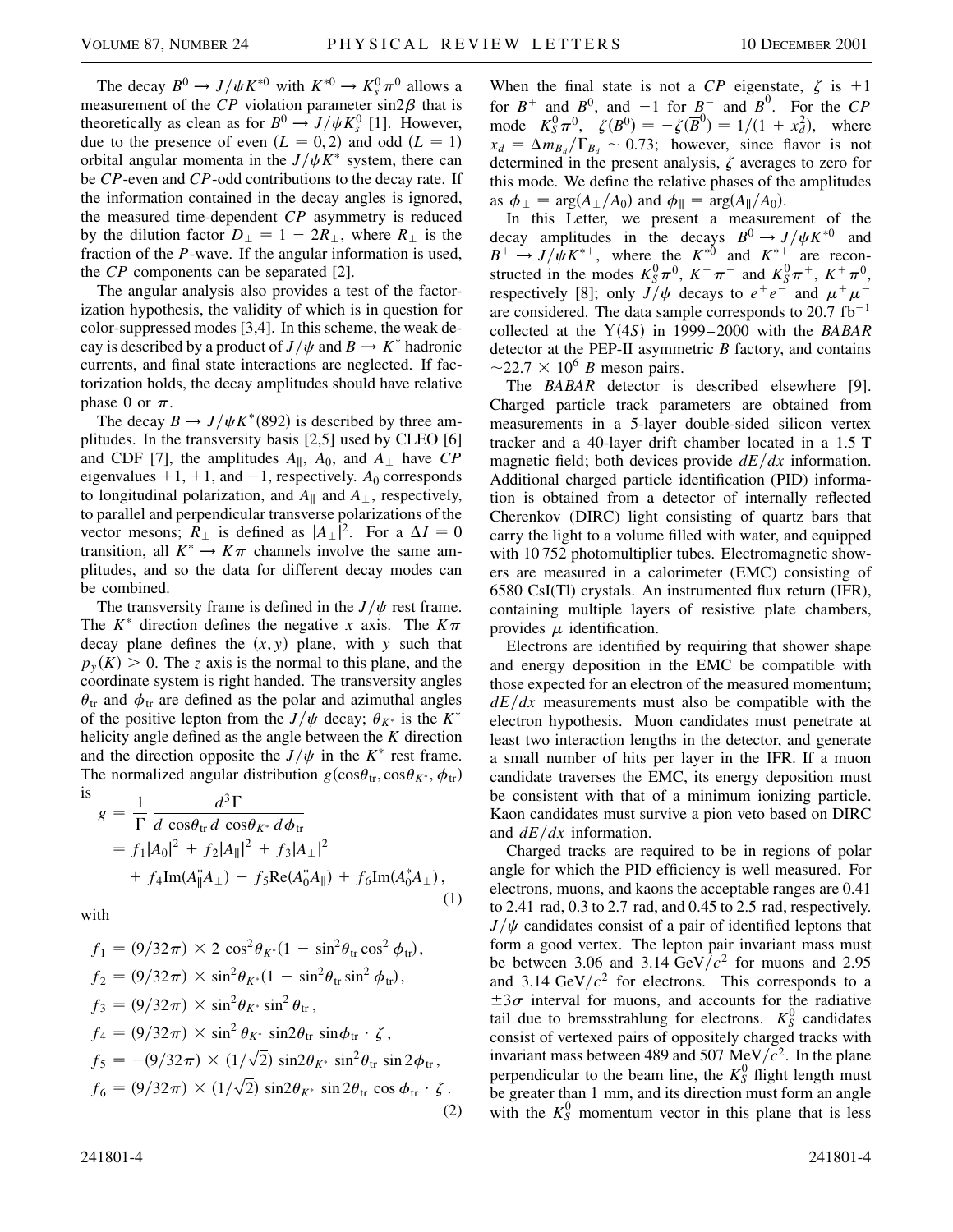

FIG. 1. Beam-energy substituted mass spectra for the four  $K\pi$ modes. The curves are from fits using the  $G(m_{ES})$  and  $F(m_{ES})$ functions described in the text.

than 0.2 rad. A photon is defined as a neutral cluster of energy greater than 30 MeV in the EMC that agrees in lateral shower shape with an electromagnetic shower. A  $\pi^0$  candidate consists of a pair of photons with invariant mass in the interval 106–153 MeV/ $c^2$ . The  $J/\psi$ ,  $K_S^0$ , and  $\pi^0$  are constrained to the corresponding nominal masses [10].  $K^*$  candidates must have  $K\pi$  invariant mass within 100 MeV/ $c^2$  of the nominal  $K^*(892)$  mass [10].

*B* mesons are formed from  $J/\psi$  and  $K^*$  candidates. For  $B \to J/\psi (K \pi^0)^*$ ,  $\cos \theta_{K^*}$  is required to be smaller than 0.667. This reduces the cross feed (CF) from  $J/\psi(K\pi^{\pm})^*$ modes, where the  $\pi^{\pm}$  is lost, and the self-cross feed (SCF) due to a wrongly reconstructed  $\pi^0$ . The (S)CF is the most important background source since it tends to peak in the signal region.

The signal region is defined using two variables. The first is the difference  $\Delta E = E_B^* - E_{\text{beam}}^*$  between the candidate *B* energy and the beam energy, in the  $Y(4S)$  rest frame. The second is the beam-energy substituted mass  $m_{\text{ES}} = (E_{\text{exp}}^2 - \vec{p}_B^2)^{1/2}$  where, in the laboratory frame,  $E_{\text{exp}} = (s/2 + \vec{p}_B \cdot \vec{p}_i)/E_i$  is the *B* candidate expected energy,  $\vec{p}_B$  is its measured momentum, and  $(E_i, \vec{p}_i)$  is the  $e^+e^-$  initial-state four-momentum.  $\sqrt{s}$  is the center of mass energy. For the signal region,  $\Delta E$  is required to be between  $-70$  and  $+50$  MeV for channels involving a  $\pi^{0}$ , and within  $\pm 30$  MeV otherwise. If several *B* candidates are found in an event, the one having the smallest  $|\Delta E|$  is retained. The corresponding  $m<sub>ES</sub>$  distributions are shown in Fig. 1.

With the signal region defined by  $m_{ES} > 5.27 \text{ GeV}/c^2$ and the above  $\Delta E$  ranges, the *B* reconstruction efficiencies are 9.9%, 23.9%, 17.2%, and 13.8% for the  $K_S^0 \pi^0$ ,  $K^+ \pi^-$ ,  $K_S^0 \pi^+$ , and  $K^+ \pi^0$  modes, respectively, with corresponding total yields of 43, 547, 135, and 216 events. The CF (SCF) contamination levels, obtained from a full simulation of the *BABAR* detector, are  $9.9(15.8)\%$ ,  $1.2(2.4)\%$ ,  $2.4(3.0)\%$ , and  $8.1(15.7)\%$  of the pure signal, respectively.

The fit maximizes an unbinned likelihood that uses a probability density function (pdf) that depends on angular and  $m_{ES}$  information. From the observed  $m_{ES}$  value, a signal probability is computed with a Gaussian  $G(m<sub>ES</sub>)$  to describe the signal and a phase-space background function [11]  $F(m_{ES})$ .

The pdf  $g_{obs} = g(\vec{\omega}_j) \cdot \epsilon(\vec{\omega}_j) / \langle \epsilon \rangle$  is used to describe signal events;  $\vec{\omega}_j$  represents the angular variables  $\cos\theta_{tr}, \cos\theta_{K^*}, \phi_{tr}$  for event *j*, and  $\epsilon(\vec{\omega}_j)$  is the efficiency at  $\vec{\omega}_j$ . Rewriting Eq. (1) as  $g = \sum_{i=1}^{6} f_i \mathcal{A}_{i,j}$  where the  $\mathcal{A}_i$  (*i* = 1,...,6) represent  $|A_0|^2$ ,  $|A_{\parallel}|^2$ ,  $|A_{\perp}|^2$ ,  $\text{Im}(A_{\parallel}^*A_{\perp}), \text{ Re}(A_0^*A_{\parallel}), \text{ and } \text{Im}(A_0^*A_{\perp}), \text{ the mean effi-}$ ciency is  $\langle \epsilon \rangle = \int g \epsilon d\vec{\omega} = \sum_{i=1}^{6} A_i \xi_i$ , where the  $\xi_i = \int g \epsilon d\vec{\omega}$ *f*<sub>*i*</sub> $\epsilon$  *d* $\vec{\omega}$  are constants. The signal part of the log likelihood,  $\ln L_{\text{signal}} = \sum_{j=1}^{N_{\text{obs}}} \ln [g_{\text{obs}}(\vec{\omega}_j)]$ , where *N*<sub>obs</sub> is the number of observed events, becomes  $\ln L_{signal} = \nabla^{N_{obs}} \ln [e(\vec{z})] + \nabla^{N_{obs}} \ln [e(\vec{z})] = M_{per} \ln (\nabla^6 - 2\vec{z})$  $\frac{N_{\text{obs}}}{N_{\text{obs}}}$   $\ln[\log(\vec{\omega}_j)] + \sum_{j=1}^{N_{\text{obs}}} \ln[\epsilon(\vec{\omega}_j)] - N_{\text{obs}} \ln(\sum_{i=1}^{6} \mathcal{A}_i \xi_i).$ Since the  $\epsilon(\vec{\omega}_j)$  are constants, the second term can be discarded. Only the coefficients  $\xi$ <sub>*i*</sub> are required, and detailed representation of the acceptance is unnecessary [12].

The coefficients  $\xi$ <sup>*i*</sup> are evaluated with a Monte Carlo simulation. Separate sets of  $\xi$ <sup>*i*</sup> are used for each channel, and for  $\ell = e, \mu$ . The values of  $\xi_i$   $(i = 1, 2, 3)$  are close to that of  $\langle \epsilon \rangle$ ;  $\xi_1$  is always smallest, especially in channels involving a  $\pi^0$ , because of the requirement on  $\cos\theta_{K^*}$ . The values of  $\xi_i$  (*i* = 4, 5, 6), which are related to the interference terms, are compatible with zero.

The angular dependence of combinatorial background events,  $g_B^{\text{obs}}$ , is described by a pdf similar to that in Eq. (1) with amplitudes  $B_i$ ,  $i = 0$ ,  $\parallel$ ,  $\perp$ , and corresponding terms  $\mathcal{B}_i$  (*i* = 1, . . . , 6).

The angular distribution of the (S)CF background is amplitude dependent. We correct for the effect of this background by evaluating the modified values  $\zeta_i$  of the  $\zeta_i$  by

TABLE I. Fitted parameter values for the individual  $K\pi$  modes. The uncertainties are statistical only.

| Quantity                       | $K^0_S\pi^0$    | $K^+\pi^-$      | $K_S^0 \pi^+$   | $K^+\pi^0$      |
|--------------------------------|-----------------|-----------------|-----------------|-----------------|
| $ A_0 ^2$                      | $0.65 \pm 0.13$ | $0.60 \pm 0.04$ | $0.58 \pm 0.07$ | $0.55 \pm 0.06$ |
| $ A_\perp ^2$                  | $0.07 \pm 0.11$ | $0.17 \pm 0.05$ | $0.17 \pm 0.05$ | $0.15 \pm 0.08$ |
| $ A_{\parallel} ^2$            | $0.28 \pm 0.14$ | $0.23 \pm 0.05$ | $0.25 \pm 0.07$ | $0.30 \pm 0.08$ |
| $\text{rad}$<br>$\phi_{\perp}$ | $\cdots$        | $-0.1 \pm 0.2$  | $0.0 \pm 0.3$   | $-0.4 \pm 0.4$  |
| $\phi_{\parallel}$ (rad)       | $2.1 \pm 0.7$   | $2.5 \pm 0.3$   | $2.8 \pm 0.4$   | $2.6 \pm 0.5$   |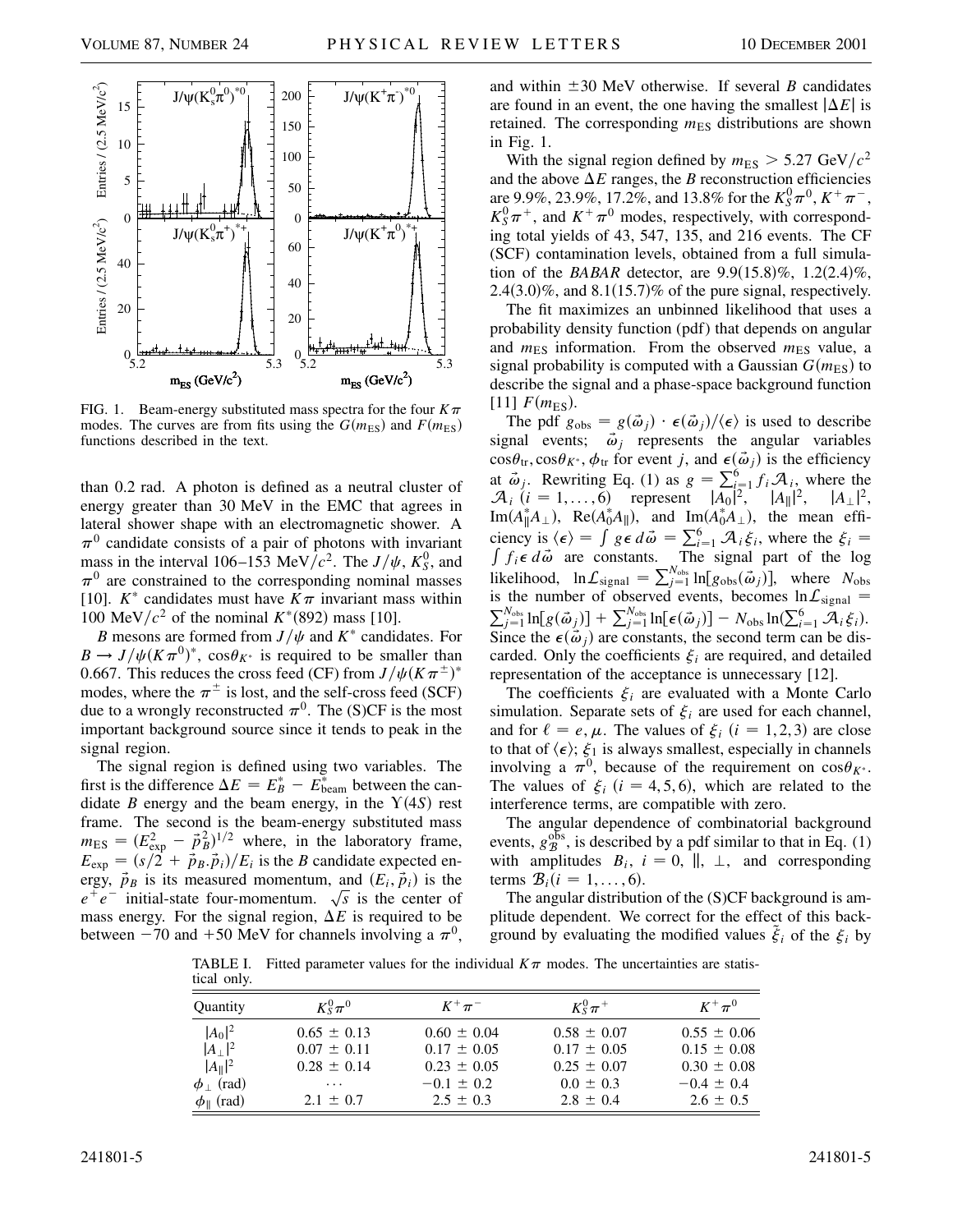TABLE II. Fitted parameter values for the combined data samples. The first uncertainty is statistical, and the second is systematic. Note that  $(\phi_{\perp}, \dot{\phi}_{\parallel}) \rightarrow (\pi - \phi_{\perp}, -\phi_{\parallel})$  is also a solution.

| Quantity                 | Value                       |
|--------------------------|-----------------------------|
| $ A_0 ^2$                | $0.597 \pm 0.028 \pm 0.024$ |
| $ A_\perp ^2$            | $0.160 \pm 0.032 \pm 0.014$ |
| $ A_{\parallel} ^2$      | $0.243 \pm 0.034 \pm 0.017$ |
| $\phi_{\perp}$ (rad)     | $-0.17 \pm 0.16 \pm 0.07$   |
| $\phi_{\parallel}$ (rad) | $2.50 \pm 0.20 \pm 0.08$    |

including the  $(S)CF$  events, in the  $m_{ES}$  signal region, in addition to the signal [12]. In contrast to the  $\xi_i$ , the  $\xi_i$ depend on the amplitudes used in the simulation, but the maximum effect on the fitted amplitudes is found to be on the order of  $10^{-3}$ . The complete log likelihood is

$$
\ln \mathcal{L} = \sum_{j=1}^{N_{\text{obs}}} \ln[xG(m_{\text{ES}_j})g(\vec{\omega}_j) + (1-x)F(m_{\text{ES}_j})gg(\vec{\omega}_j)] - N_{\text{obs}} \ln\left(\sum_{i=1}^{6} \tilde{\xi}_i[x\mathcal{A}_i + (1-x)\mathcal{B}_i]\right) - \mathcal{N},
$$

where x is the fraction of signal integrated over the  $m<sub>ES</sub>$ range 5.2–5.3 GeV/ $c^2$ . The normalization of *g* and *g<sub>B</sub>* is relaxed in an extended likelihood approach [13], with convergence to the required condition  $a^2 = |A_0|^2 + |A_{\parallel}|^2 +$  $|A_{\perp}|^2 = 1$  imposed through the additional term  $\mathcal{N} =$  $N_{\text{obs}}a^2$  while  $|B_0|^2 + |B_{\parallel}|^2 + |B_{\perp}|^2 = a^2$  holds by construction. The fit parameters are the mean and width of  $G(m_{ES})$ ; the shape parameter of  $F(m_{ES})$ ; the fraction *x*; the signal amplitudes and phases  $|A_{\parallel}|^2$ ,  $|A_0|^2$ ,  $|A_{\perp}|^2$ ,  $\phi_{\perp}$ , and  $\phi_{\parallel}$ ; and the corresponding background amplitudes and phases.

The agreement among the results for the individual decay channels is shown in Table I, while the fit result for the combined sample is summarized in Table II.



FIG. 2. The angular distributions for the channels without (top) and with (bottom) a  $\pi^0$  for  $m_{ES} > 5.27 \text{ GeV}/c^2$ . The data have been background subtracted and acceptance corrected. The curves correspond to the fit.

TABLE III. Systematic uncertainties described in the text.

|                    | $ A_0 ^2$ | $ A_\perp ^2$ | $ A_{\parallel} ^2$ | $\phi_{\perp}$ | $\phi_{\parallel}$ |
|--------------------|-----------|---------------|---------------------|----------------|--------------------|
| Simulation stat.   | 0.006     | 0.006         | 0.007               | 0.04           | 0.06               |
| <b>Backgrounds</b> | 0.002     | 0.005         | 0.006               | 0.06           | 0.05               |
| Tracking and PID   | 0.002     | 0.006         | 0.004               | 0.00           | 0.02               |
| $K\pi$ S-wave      | 0.023     | 0.010         | 0.014               | 0.02           | 0.02               |
| Total              | 0.024     | 0.014         | 0.017               | 0.07           | 0.08               |

A partial representation of the fit is given by the onedimensional projections of the angular distribution in Fig. 2. As a check of the fit quality, fits were performed to Monte Carlo samples with the angular distribution and number of events observed in the data. The maximum likelihood in the data is 1.35 standard deviations below the mean obtained from the Monte Carlo fits. The probability of obtaining a lower likelihood is 8.8%.

Systematic uncertainties are detailed in Table III. Limited simulation statistics (32 000 events per mode) give rise to a systematic uncertainty in the acceptance and (S)CF corrections (first row). Monte Carlo simulation has been used to estimate uncertainties due to the assumed form for the  $m<sub>ES</sub>$  angular distributions of the background (second row). In particular, this accounts for any possible absorption of the S(CF) background by the  $F(m<sub>ES</sub>)$  function. The differences between simulated tracking and PID efficiencies and measurements obtained with control samples in the data lead to systematic uncertainties (third row) through their impact on acceptance corrections.

The  $K\pi$  *S*-wave systematic uncertainty (fourth row) is obtained as follows. Although the  $K\pi$  mass distribution for  $B \to J/\psi K \pi$  is dominated by the  $K^*(892)$  [Fig. 3(a)], a significant number of candidates are at higher mass with



FIG. 3. (a) The background-subtracted  $K\pi$  mass distribution for the  $K^+\pi^-$  channel. The fit is to Breit-Wigner line shapes having nominal  $K^*(892)$  and  $K^*_2(1430)$  parameters [10] and a second-order polynomial (dotted line). (b) Enlargement of the  $1 - 1.6$  GeV/ $c^2$  region of (a); the dashed curve denotes the sum of the Breit-Wigner contributions. (c) The backgroundsubtracted  $J/\psi$  helicity cosine distribution for events with  $1.1 < m(K^+\pi^-) < 1.3$  GeV/ $c^2$ ; the curve represents the fit of a  $\sin^2(\theta_{J/\psi})$  distribution to the data.